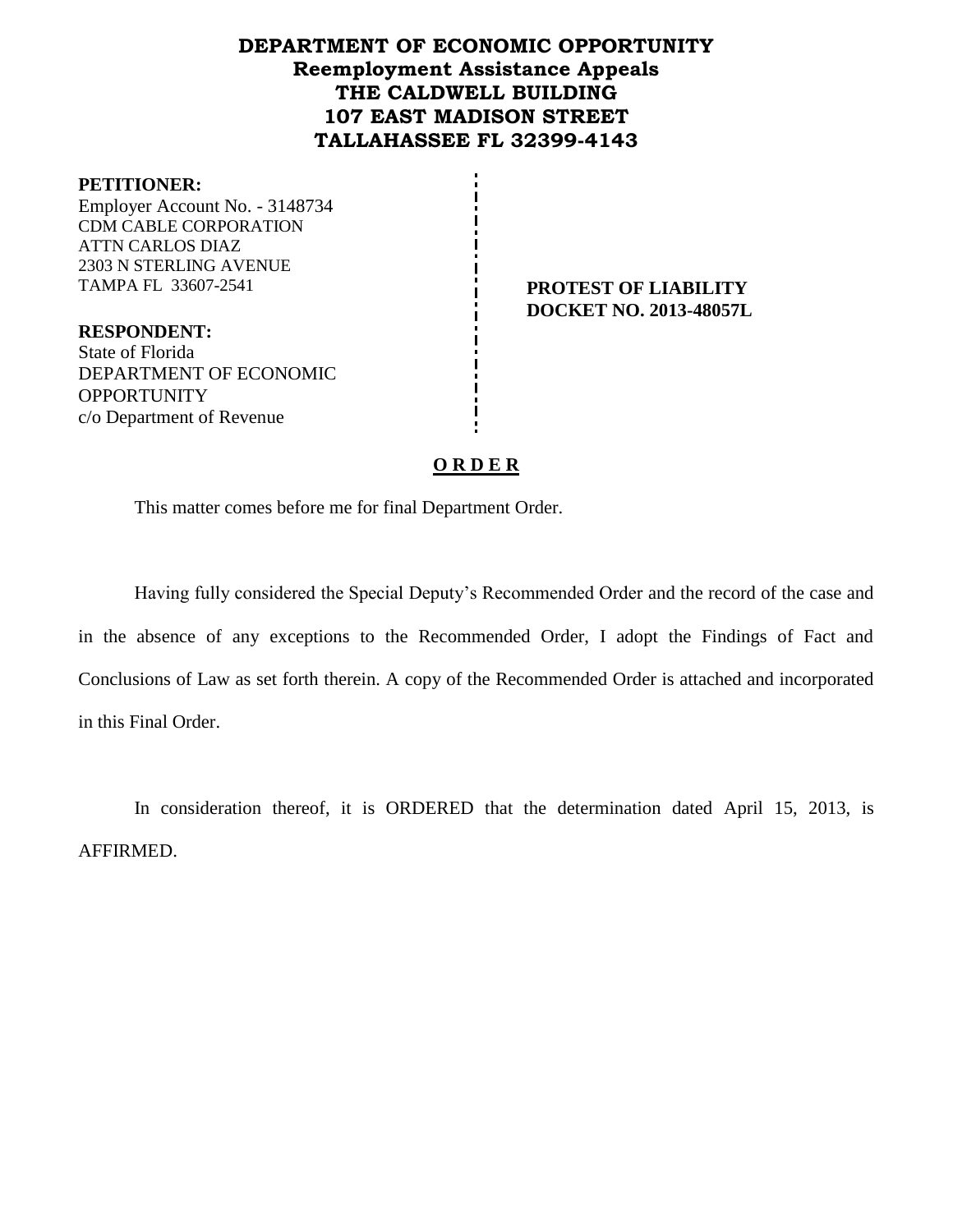#### **JUDICIAL REVIEW**

Any request for judicial review must be initiated within 30 days of the date the Order was filed. Judicial review is commenced by filing one copy of a *Notice of Appeal* with the DEPARTMENT OF ECONOMIC OPPORTUNITY at the address shown at the top of this Order and a second copy, with filing fees prescribed by law, with the appropriate District Court of Appeal. It is the responsibility of the party appealing to the Court to prepare a transcript of the record. If no court reporter was at the hearing, the transcript must be prepared from a copy of the Special Deputy's hearing recording, which may be requested from the Office of Appeals.

Cualquier solicitud para revisión judicial debe ser iniciada dentro de los 30 días a partir de la fecha en que la Orden fue registrada. La revisión judicial se comienza al registrar una copia de un *Aviso de Apelación* con la Agencia para la Innovación de la Fuerza Laboral [*DEPARTMENT OF ECONOMIC OPPORTUNITY]* en la dirección que aparece en la parte superior de este *Orden* y una segunda copia, con los honorarios de registro prescritos por la ley, con el Tribunal Distrital de Apelaciones pertinente. Es la responsabilidad de la parte apelando al tribunal la de preparar una transcripción del registro. Si en la audiencia no se encontraba ningún estenógrafo registrado en los tribunales, la transcripción debe ser preparada de una copia de la grabación de la audiencia del Delegado Especial [*Special Deputy*], la cual puede ser solicitada de la Oficina de Apelaciones.

Nenpòt demann pou yon revizyon jiridik fèt pou l kòmanse lan yon peryòd 30 jou apati de dat ke Lòd la te depoze a. Revizyon jiridik la kòmanse avèk depo yon kopi yon *Avi Dapèl* ki voye bay DEPARTMENT OF ECONOMIC OPPORTUNITY lan nan adrès ki parèt pi wo a, lan tèt *Lòd* sa a e yon dezyèm kopi, avèk frè depo ki preskri pa lalwa, bay Kou Dapèl Distrik apwopriye a. Se responsabilite pati k ap prezante apèl la bay Tribinal la pou l prepare yon kopi dosye a. Si pa te gen yon stenograf lan seyans lan, kopi a fèt pou l prepare apati de kopi anrejistreman seyans lan ke Adjwen Spesyal la te fè a, e ke w ka mande Biwo Dapèl la voye pou ou.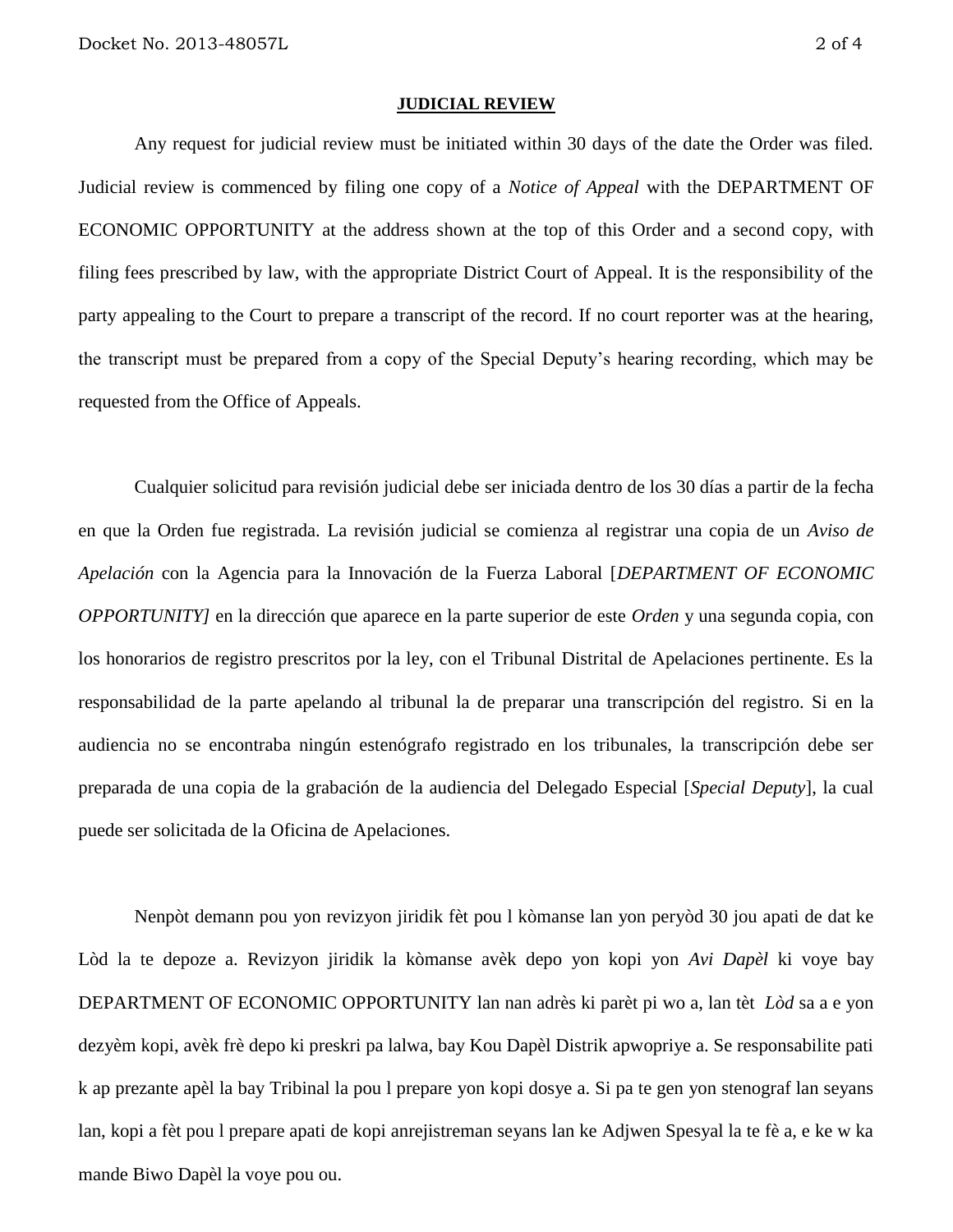DONE and ORDERED at Tallahassee, Florida, this \_\_\_\_\_\_\_ day of **September, 2013**.



Altemese Smith, Bureau Chief, Reemployment Assistance Program DEPARTMENT OF ECONOMIC OPPORTUNITY

FILED ON THIS DATE PURSUANT TO § 120.52, FLORIDA STATUTES, WITH THE DESIGNATED DEPARTMENT CLERK, RECEIPT OF WHICH IS HEREBY ACKNOWLEDGED.

 $\overline{\phantom{a}}$  ,  $\overline{\phantom{a}}$  ,  $\overline{\phantom{a}}$  ,  $\overline{\phantom{a}}$  ,  $\overline{\phantom{a}}$  ,  $\overline{\phantom{a}}$  ,  $\overline{\phantom{a}}$  ,  $\overline{\phantom{a}}$ DEPUTY CLERK DATE

## **CERTIFICATE OF SERVICE**

**I HEREBY CERTIFY that true and correct copies of the foregoing Final Order have been furnished to the persons listed below in the manner described, on the \_\_\_\_\_\_\_ day of September, 2013**.

Shoner D. Bans

SHANEDRA Y. BARNES, Special Deputy Clerk DEPARTMENT OF ECONOMIC OPPORTUNITY Reemployment Assistance Appeals 107 EAST MADISON STREET TALLAHASSEE FL 32399-4143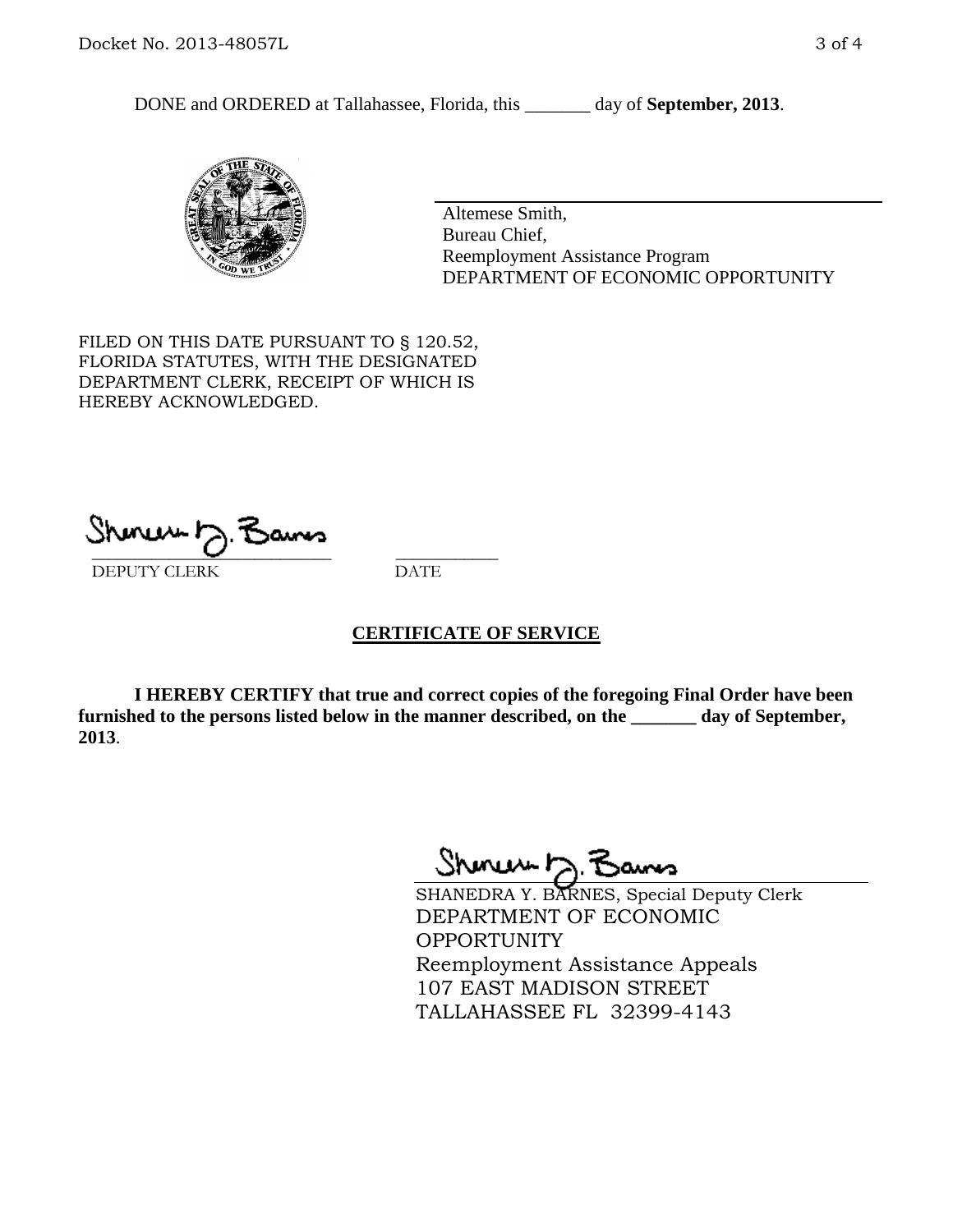By U.S. Mail:

CDM CABLE CORPORATION ATTN CARLOS DIAZ 2303 N STERLING AVENUE TAMPA FL 33607-2541

LUIS CASANOVA 9817 ELM WAY TAMPA FL 33635

DEPARTMENT OF REVENUE ATTN: JODY BURKE 4230-D LAFAYETTE ST. MARIANNA, FL 32446

DEPARTMENT OF REVENUE ATTN: MYRA TAYLOR P O BOX 6417 TALLAHASSEE FL 32314-6417

State of Florida DEPARTMENT OF ECONOMIC OPPORTUNITY c/o Department of Revenue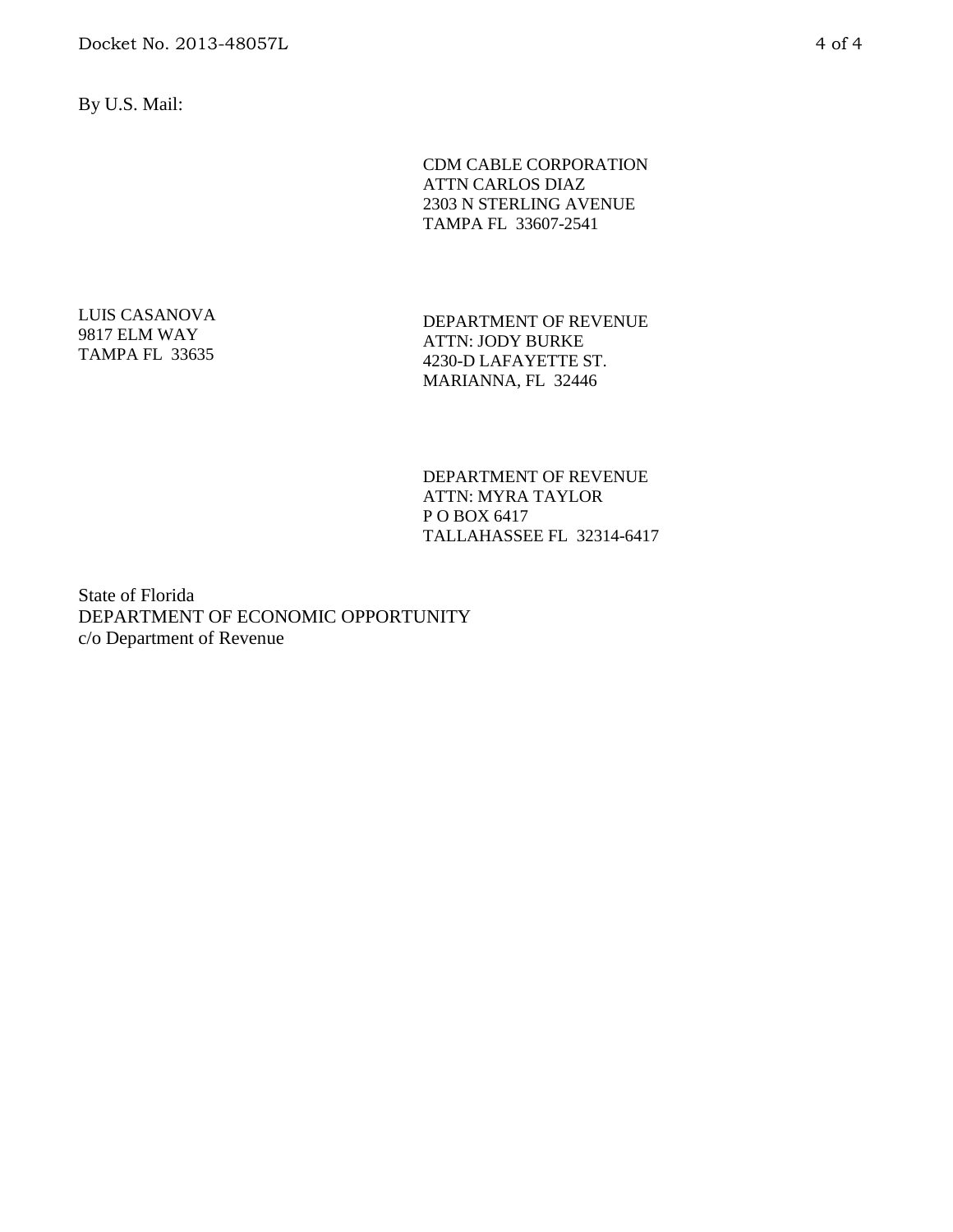## **DEPARTMENT OF ECONOMIC OPPORTUNITY Reemployment Assistance Appeals**

MSC 347 CALDWELL BUILDING 107 EAST MADISON STREET TALLAHASSEE FL 32399-4143

### **PETITIONER:**

Employer Account No. - 3148734 CDM CABLE CORPORATION ATTN CARLOS DIAZ 2303 N STERLING AVENUE TAMPA FL 33607-2541

> **PROTEST OF LIABILITY DOCKET NO. 2013-48057L**

**RESPONDENT:** State of Florida DEPARTMENT OF ECONOMIC **OPPORTUNITY** c/o Department of Revenue

# **RECOMMENDED ORDER OF SPECIAL DEPUTY**

TO: Altemese Smith, Bureau Chief, Reemployment Assistance Program DEPARTMENT OF ECONOMIC OPPORTUNITY

This matter comes before the undersigned Special Deputy pursuant to the Petitioner's protest of the Respondent's determination dated April 15, 2013.

After due notice to the parties, a telephone hearing was held on July 18, 2013. The Petitioner, represented by the Petitioner's president, appeared and testified. The Respondent, represented by a Department of Revenue Tax Specialist II, appeared and testified. The Joined Party did not appear.

The record of the case, including the recording of the hearing and any exhibits submitted in evidence, is herewith transmitted. Proposed Findings of Fact and Conclusions of Law were not received.

### **Issues:**

Whether services performed for the Petitioner by the Joined Party and other individuals as helpers constitute insured employment pursuant to Sections 443.036(19), 443.036(21); 443.1216, Florida Statutes, and if so, the effective date of the liability.

Whether the Petitioner meets liability requirements for Florida reemployment assistance contributions, and if so, the effective date of liability, pursuant to Sections 443.036(19); 443.036(21), Florida Statutes.

## **Findings of Fact:**

1. The Petitioner is a corporation, formed November 30, 2011, that engaged in the business of burying cable lines. The Petitioner's president was active in the business of the corporation from its inception until it ceased operations in the early part of 2013.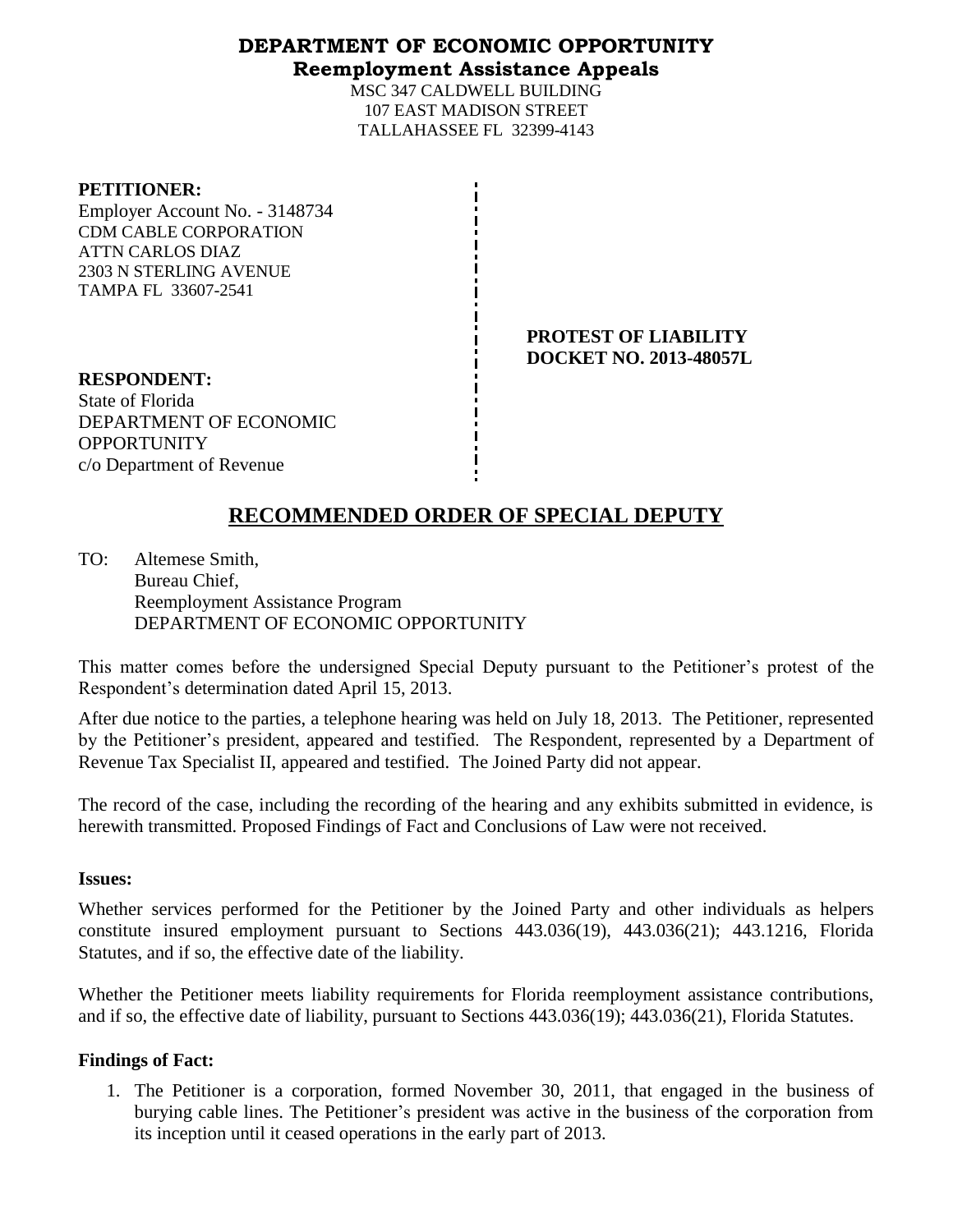- 2. The Petitioner provided services as a subcontractor to a cable installation contractor for a network service provider. The Petitioner was paid per linear foot of buried cable.
- 3. The Joined Party performed services for the Petitioner as a helper from September 26, 2012, until February 22, 2013. The Joined Party responded to an advertisement placed on Craigslist by the Petitioner and met with the Petitioner's president. The Joined Party told the Petitioner he wanted to be paid in cash. The Petitioner's president told the Joined Party he would have to be paid by check. The Petitioner's president told the Joined Party that he would be hired as a "1099 helper/subcontractor" and would receive a form 1099 at the end of the year. There was no written agreement between the parties.
- 4. The Joined Party did not have prior experience burying cable lines. The Petitioner provided onthe-job training to the Joined Party for approximately three weeks. The Joined Party was paid during the training period. The Petitioner's president showed the claimant how to dig a trench, how to bury the cable, how to avoid cutting the cable, and how to install the cable to meet applicable standards. The Joined Party also attended an hour-long safety class with the Petitioner's president that was provided by the contractor.
- 5. The Joined Party rode to and from the job sites with the Petitioner's president in the Petitioner's president's vehicle. The Petitioner provided the tools and equipment needed for the work. The Petitioner carried liability insurance that covered any damage caused by the Joined Party in connection with the performance of the work.
- 6. The Petitioner's president supervised the Joined Party. The Petitioner's president and the Joined Party usually worked together. Sometimes the Petitioner's president left the Joined Party alone at a job site while he checked other job sites. At the end of the work day, the Petitioner told the Joined Party whether there was work available the next day. The Joined Party could decline a work assignment.
- 7. The Joined Party was not restricted from working for a competitor of the Petitioner.
- 8. The Petitioner paid the Joined Party on a weekly basis. The Joined Party did not bill the Petitioner for his services. The Joined Party and the Petitioner's president totalled the number of linear feet of cable installed at the various job sites at the end of each week. The Petitioner paid the Joined Party 25% of the amount to be paid the Petitioner by the contractor for the weekly linear footage of cable installed. The Petitioner did not withhold taxes from the Joined Party's pay. The Joined Party did not receive sick pay, vacation pay, or holiday pay. The Petitioner reported the Joined Party's earnings on a form 1099-MISC for 2012.
- 9. Either party could terminate the relationship at any time without a penalty or liability for breach of agreement.
- 10. The Joined Party was the first helper utilized by the Petitioner. After hiring the Joined Party, the Petitioner also utilized other individuals as helpers. All of the individuals performing services for the Petitioners as helpers worked under the same terms and conditions.
- 11. The Joined Party filed a claim for reemployment assistance benefits effective February 24, 2013. When the Joined Party's wage transcript did not reflect credit for the Joined Party's earnings with the Petitioner, an investigation was assigned to the Department of Revenue to determine if the Joined Party performed services for the Petitioner as an independent contractor or as an employee.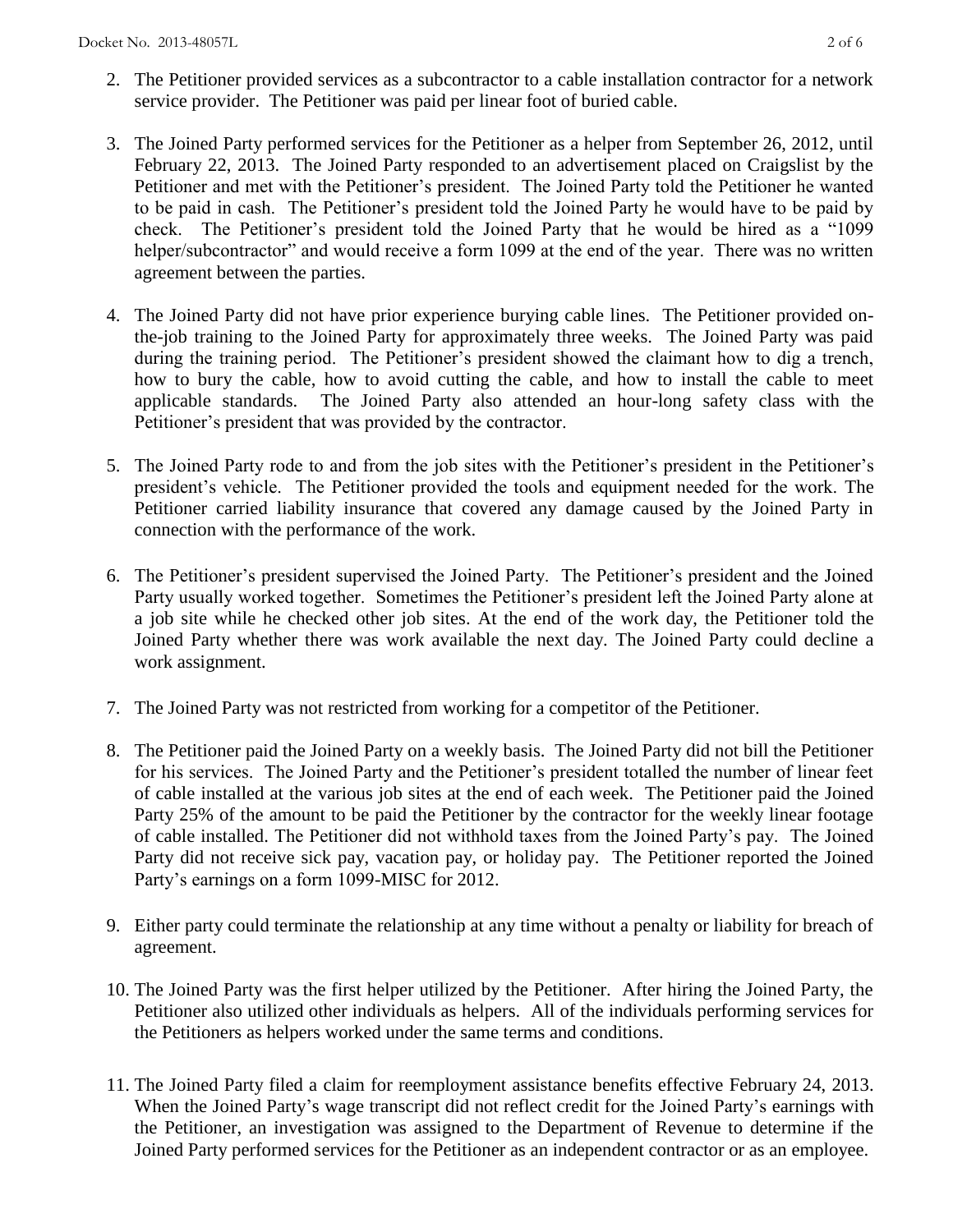12. On April 15, 2013, the Department of Revenue issued a determination holding that the services performed by the Joined Party and other individuals as Helper/Laborer constitute insured employment retroactive to January 1, 2012. The Petitioner filed a timely protest.

## **Conclusions of Law:**

- 13. The issue in this case, whether services performed for the Petitioner constitute employment subject to the Florida Reemployment Assistance Program Law, is governed by Chapter 443, Florida Statutes. Section 443.1216(1)(2)2, Florida Statutes, provides that employment subject to the chapter includes service performed by individuals under the usual common law rules applicable in determining an employer-employee relationship.
- 14. The Supreme Court of the United States held that the term "usual common law rules" is to be used in a generic sense to mean the "standards developed by the courts through the years of adjudication." United States v. W.M. Webb, Inc., 397 U.S. 179 (1970).
- 15. The Supreme Court of Florida adopted and approved the tests in 1 Restatement of Law, Agency 2d Section 220 (1958), for use to determine if an employment relationship exists. See Cantor v. Cochran, 184 So.2d 173 (Fla. 1966); Miami Herald Publishing Co. v. Kendall, 88 So.2d 276 (Fla. 1956); Magarian v. Southern Fruit Distributors, 1 So.2d 858 (Fla. 1941); see also Kane Furniture Corp. v. R. Miranda, 506 So.2d 1061 (Fla. 2d DCA 1987).
- 16. Restatement of Law is a publication, prepared under the auspices of the American Law Institute, which explains the meaning of the law with regard to various court rulings. The Restatement sets forth a nonexclusive list of factors that are to be considered when judging whether a relationship is an employment relationship or an independent contractor relationship.
- 17. 1 Restatement of Law, Agency 2d Section 220 (1958) provides:
	- (1) A servant is a person employed to perform services for another and who, in the performance of the services, is subject to the other's control or right of control.
	- (2) The following matters of fact, among others, are to be considered: (a) the extent of control which, by the agreement, the business may exercise over the details of the work;
		- (b) whether or not the one employed is engaged in a distinct occupation or business;

(c) the kind of occupation, with reference to whether, in the locality, the work is usually done under the direction of the employer or by a specialist without supervision;

(d) the skill required in the particular occupation;

(e) whether the employer or the worker supplies the instrumentalities, tools, and the place of work for the person doing the work;

- (f) the length of time for which the person is employed;
- (g) the method of payment, whether by the time or by the job;
- (h) whether or not the work is a part of the regular business of the employer;
- (i) whether or not the parties believe they are creating the relation of master and servant;
- (j) whether the principal is or is not in business.
- 18. Comments in the Restatement explain that the word "servant" does not exclusively connote manual labor, and the word "employee" has largely replaced "servant" in statutes dealing with various aspects of the working relationship between two parties.
- 19. In Department of Health and Rehabilitative Services v. Department of Labor & Employment Security, 472 So.2d 1284 (Fla. 1<sup>st</sup> DCA 1985) the court confirmed that the factors listed in the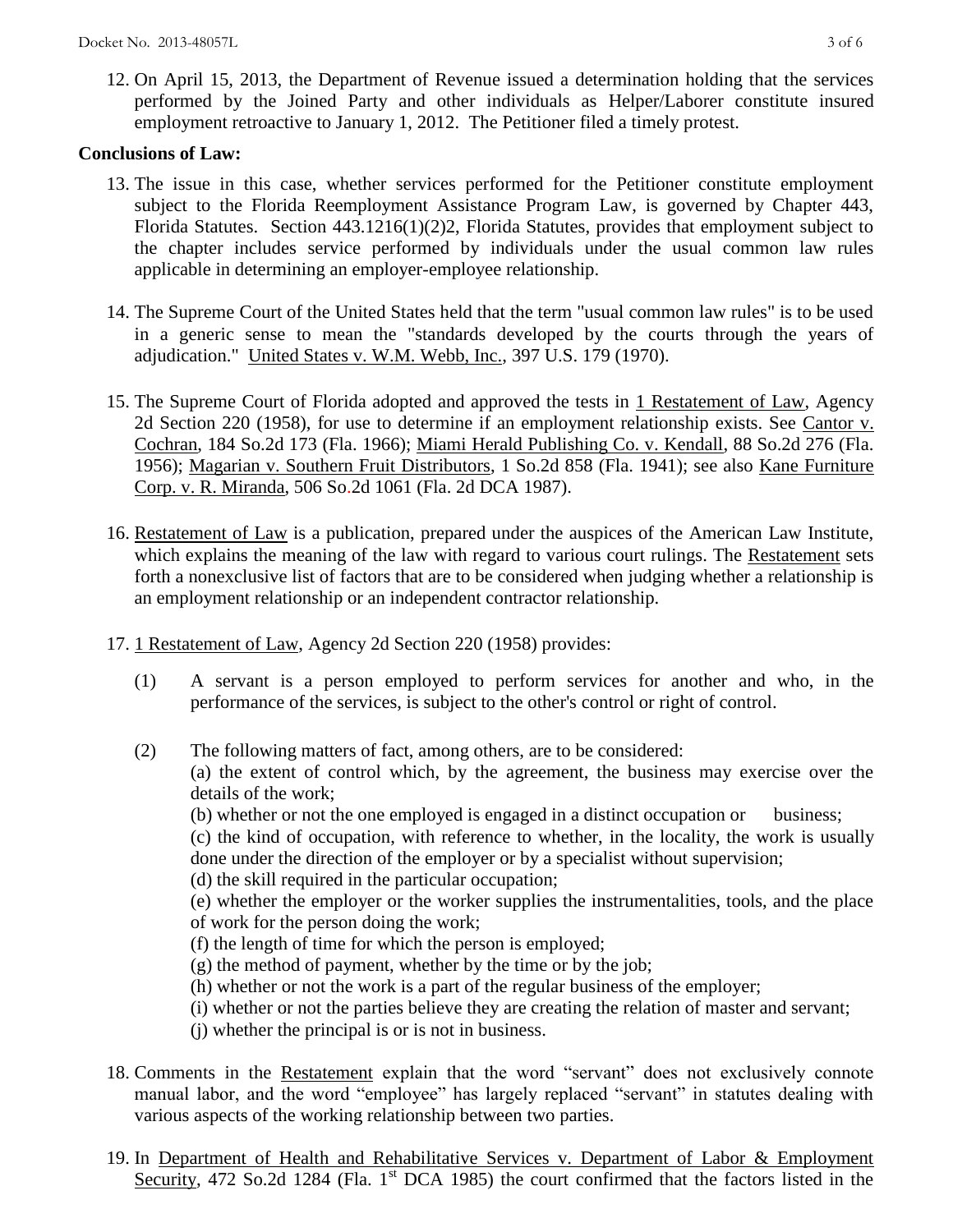Restatement are the proper factors to be considered in determining whether an employer-employee relationship exists. However, in citing La Grande v. B&L Services, Inc., 432 So.2d 1364, 1366 (Fla.  $1<sup>st</sup> DCA$  1983), the court acknowledged that the question of whether a person is properly classified an employee or an independent contractor often cannot be answered by reference to "hard and fast" rules, but rather must be addressed on a case-by-case basis.

- 20. The parties did not enter into a written agreement. Although the Petitioner informed the Joined Party he was hired as "a 1099 helper/subcontractor," the evidence presented does not demonstrate an express agreement or meeting of the minds as to the status of the work relationship. The fact that the Joined Party accepted the offer of work does not necessarily establish an independent contractor relationship. Courts have held that an express statement in an agreement that the existing relationship is that of an independent contractor is not dispositive of the issue. Lee v. American Family Assurance Company, 431 So.2d 249 (Fla. 1<sup>st</sup> DCA 1983). In Justice v. Belford Trucking Company, Inc., 272 So. 2d 131 (Fla. 1972), a case involving an independent contractor agreement that specified the worker was not to be considered an employee, the Florida Supreme Court commented, "while the obvious purpose to be accomplished by this document was to evince an independent contractor status, such status depends not on the statements of the parties but upon all the circumstances of their dealings with each other."
- 21. The Petitioner is in the business of burying cable lines. The Joined Party assisted the Petitioner's president in burying the lines. The work performed was not separate and district from the Petitioner's business, but was an integral and necessary part of the business.
- 22. The relationship of employer-employee requires control and direction by the employer over the actual conduct of the employee. This exercise of control over the person as well as the performance of the work to the extent of prescribing the manner in which the work shall be executed and the method and details by which the desired result is to be accomplished is the feature that distinguishes an independent contractor from a servant. Collins v. Federated Mutual Implement and Hardware Insurance Co., 247 So. 2d 461 (Fla. 4th DCA 1971); La Grande v. B. & L. Services, Inc., 432 So. 2d 1364 (Fla. 1st DCA 1983). The Petitioner determined what work was performed, when the work was performed, where the work was performed, and, through training and direction, how the work was performed. The Joined Party's work was supervised. The Petitioner provided all of the tools and equipment required for the work. The Petitioner provided liability insurance covering any damage caused by the Joined Party in connection with the performance of his work.
- 23. Either party could terminate the relationship at any time without incurring liability. In Cantor v. Cochran, 184 So.2d 173 (Fla. 1966), the court, quoting 1Larson, Workmens'Compensation Law, Section 44.35, stated: "The absolute right to terminate the relationship without liability is not consistent with the concept of independent contractor, under which the contractor should have the legal right to complete the project contracted for and to treat any attempt to prevent completion as a breach of contract."
- 24. The Joined Party was paid by production, at a rate determined by the Petitioner. The fact that the Petitioner chose not to withhold taxes from the Joined Party's pay does not, standing alone, establish an independent contractor relationship.
- 25. In Adams v. Department of Labor and Security, 458 So.2d 1161 (Fla. 1st DCA 1984), the court determined the Department had the authority to make a determination applicable not only to the worker whose unemployment benefit application initiated the investigation, but to all similarly situated workers. It is concluded that the services performed for the Petitioner by the Joined Party and others as helpers constitute insured work.
- 26. Section 443.1216(1)(a), Florida Statutes, provides in pertinent part: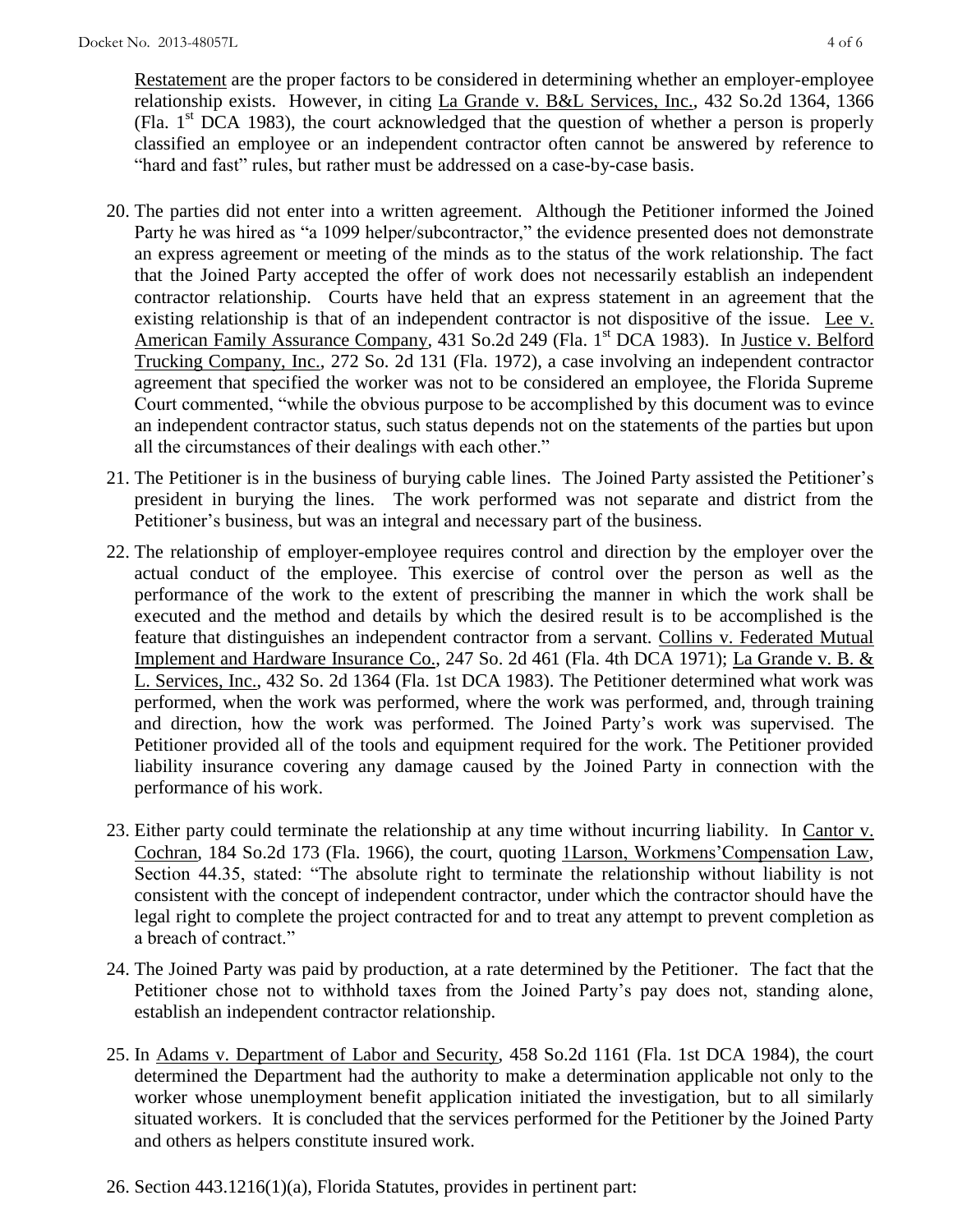(1)(a) The employment subject to this chapter includes a service performed, including a service performed in interstate commerce, by:

1. An officer of a corporation.

2. An individual who, under the usual common-law rules applicable in determining the employer-employee relationship, is an employee.

- 27. The Petitioner is a corporation. The Petitioner's president performed service for the corporation. As such, the Petitioner's president is a statutory employee.
- 28. Section 443.1215(1), Florida Statutes, provides in pertinent part:
	- (1) Each of the following employing units is an employer subject to this chapter:
	- (a) An employing unit that:

1. In a calendar quarter during the current or preceding calendar year paid wages of at least \$1,500 for service in employment; or

2. For any portion of a day in each of 20 different calendar weeks, regardless of whether the weeks were consecutive, during the current or preceding calendar year, employed at least one individual in employment, irrespective of whether the same individual was in employment during each day.

- 29. Rule 73B-10.032(1), Florida Administrative Code, provides that each employing unit must maintain records pertaining to remuneration for services performed for a period of five years following the calendar year in which the services were rendered.
- 30. The Petitioner's president was active in the business from November 30, 2011, until the business ceased operations in early 2013. Accordingly, the Petitioner meets the liability requirements for Florida reemployment assistance contributions effective January 1, 2012, based upon 20 weeks of corporate officer activity.

**Recommendation:** It is recommended that the determination dated April 15, 2013, be AFFIRMED.

Respectfully submitted on August 12, 2013.



SUSAN WILLIAMS, Special Deputy Office of Appeals

A party aggrieved by the *Recommended Order* may file written exceptions to the Director at the address shown above within fifteen days of the mailing date of the *Recommended Order*. Any opposing party may file counter exceptions within ten days of the mailing of the original exceptions. A brief in opposition to counter exceptions may be filed within ten days of the mailing of the counter exceptions. Any party initiating such correspondence must send a copy of the correspondence to each party of record and indicate that copies were sent.

Una parte que se vea perjudicada por la *Orden Recomendada* puede registrar excepciones por escrito al Director Designado en la dirección que aparece arriba dentro de quince días a partir de la fecha del envío por correo de la *Orden Recomendada*. Cualquier contraparte puede registrar contra-excepciones dentro de los diez días a partir de la fecha de envió por correo de las excepciones originales. Un sumario en oposición a contra-excepciones puede ser registrado dentro de los diez días a partir de la fecha de envío por correo de las contra-excepciones. Cualquier parte que dé inicio a tal correspondencia debe enviarle una copia de tal correspondencia a cada parte contenida en el registro y señalar que copias fueron remitidas.